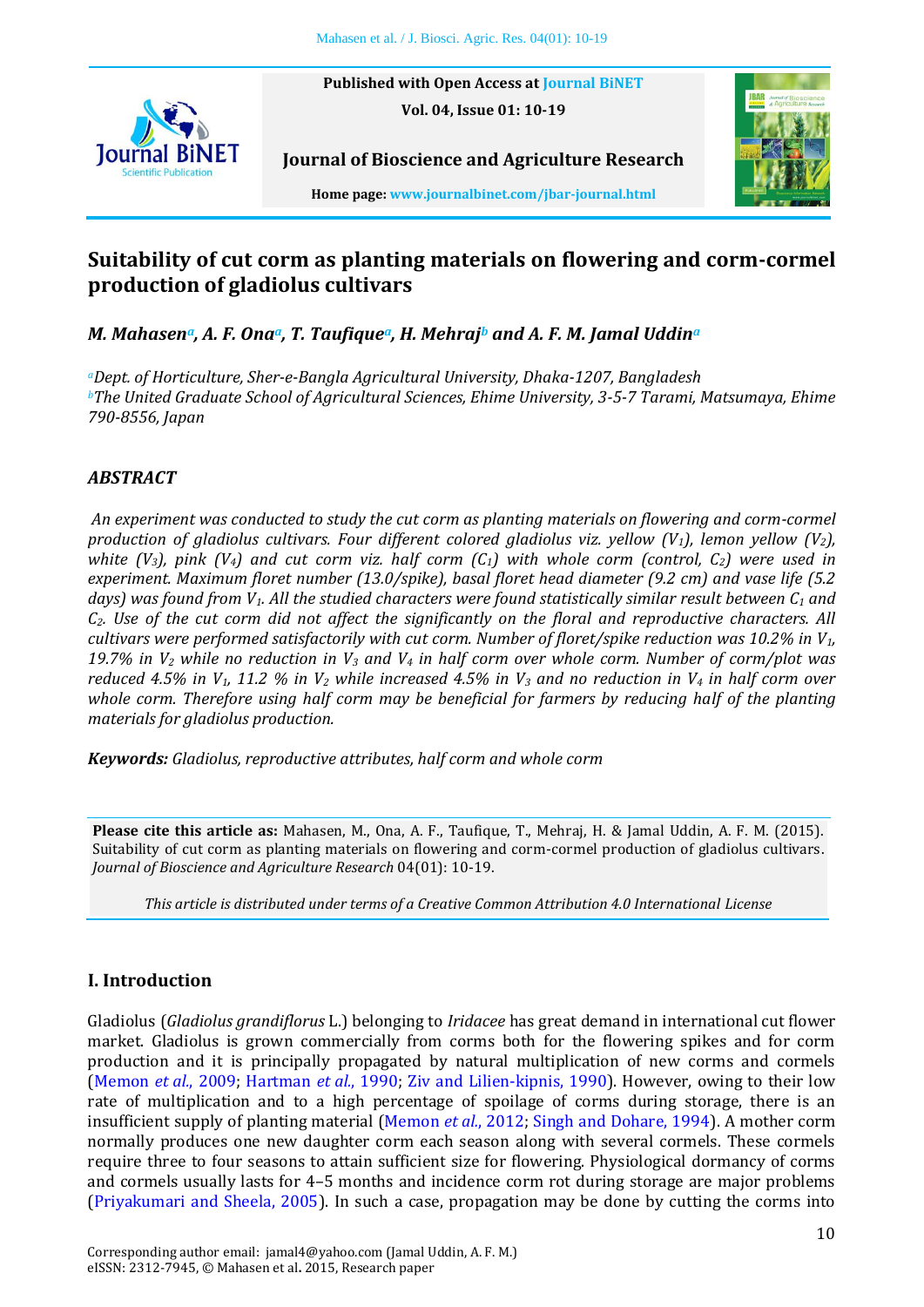several pieces to increase the number of planting material. The segment of corm to be used as a propagule should have at least one eye and a portion of basal plate or root zone. The corms are cut 7 to 10 days before planting. Small corms can be divided into 3 to 4 pieces while the large one can be divided into 7 to 10 pieces [\(Gromov, 1972\)](#page-8-4). Better results can be obtained when radical cuts are made. Large numbers of cultivars are developed every year and hundreds of cultivars degenerated every year and these cultivars varied in their performance [\(Deshraj and Misra, 1998;](#page-7-0) Joshi *et al.*[, 2011\)](#page-8-5). Establishing a relationship between the different varieties of gladiolus, application of whole corm with half cut corm and quality and quantity of cut flower and corm produced will facilitate the use of cut corms for cut flower production thus increasing the number of planting material to many folds. Current study was undertaken to select the suitable variety using half cut corm to minimize the requirement of planting materials.

### **II. Materials and Methods**

**Experimental site and duration:** The present investigations were carried out at the Sher-e-Bangla Agricultural University, Dhaka, Bangladesh experimental fields from the October 2012 to March 2013.

**Experimental design:** A 4 x 2 (4 cultivars x 2 corm types) factorial experiment was laid out in a Randomized Complete Block Design with 3 replications.

**Treatments of the experiment:** Gladiolus variety ( $V_1$ : Yellow colored;  $V_2$ : Lemon yellow colored;  $V_3$ : White colored and  $V_4$ : Pink colored) and corm types  $(C_1)$ : Half cut corm and  $C_2$ : Whole corm) were used in the experiment.

**Plot size:** The size of unit plot was 1.0 m x 0.6 m. The distance between the blocks was 0.5 m and between the plots was 0.5 m. The plots were raised up to 15 cm.

**Procedure for the application of treatments:** Large corms were cut into two sections, retaining a bud with each section. Dithane M-45 was applied to the segments and whole corm to prevent fungus. Then the segments and whole corms are treated with  $GA_3$  to break dormancy.

**Planting of the corms:** Corms were planted at 7 cm depth in the plot maintaining 20 cm x 20 cm spacing. In each plot, 15 corms were planted.

**Data collection:** Data were collected on days to 80% germination, plant height (cm), leaf area (cm<sup>2</sup>), number of days taken for flower spike initiation (visual observation), number of days taken for first floret opening, spike length (cm), spike diameter (mm), number of floret/spike, basal floret head diameter (cm), number of daughter corms/plot, number of cormels/plot, single corm weight (g), single corm diameter (cm) and vase life. The leaf area was measured at 60 DAP using CL-202 Leaf Area Meter by destructive method. Spike length was measured from 25 cm above of the internode to fourth leaf up to tip of spike. Spike and corm diameter was measured using Digital Caliper-515 (DC-515). Vase life was measured using tap water.

**Statistical analysis:** Collected data were statistically analyzed using MSTAT-C computer package programme. Difference between treatments was assessed by Duncan's Multiple Range Test (DMRT) test at 5% level of significance [\(Gomez and Gomez, 1984\)](#page-7-1).

#### **III. Results and Discussion**

#### **Days to 80% germination**

Maximum days were required for 80% germination by  $V_4$  (26.7 days) whereas minimum from  $V_2$  (19.3 days) which was statistically similar with  $V_1$  and  $V_3$  (Table 01). Corm size of  $V_4$  was smaller than other varieties. Bigger corms took half time to sprout than smaller corms [\(Singh, 1998\)](#page-9-2). Larger sized corm sprouted faster than the smaller one, which might be due to more food reserve in larger corm than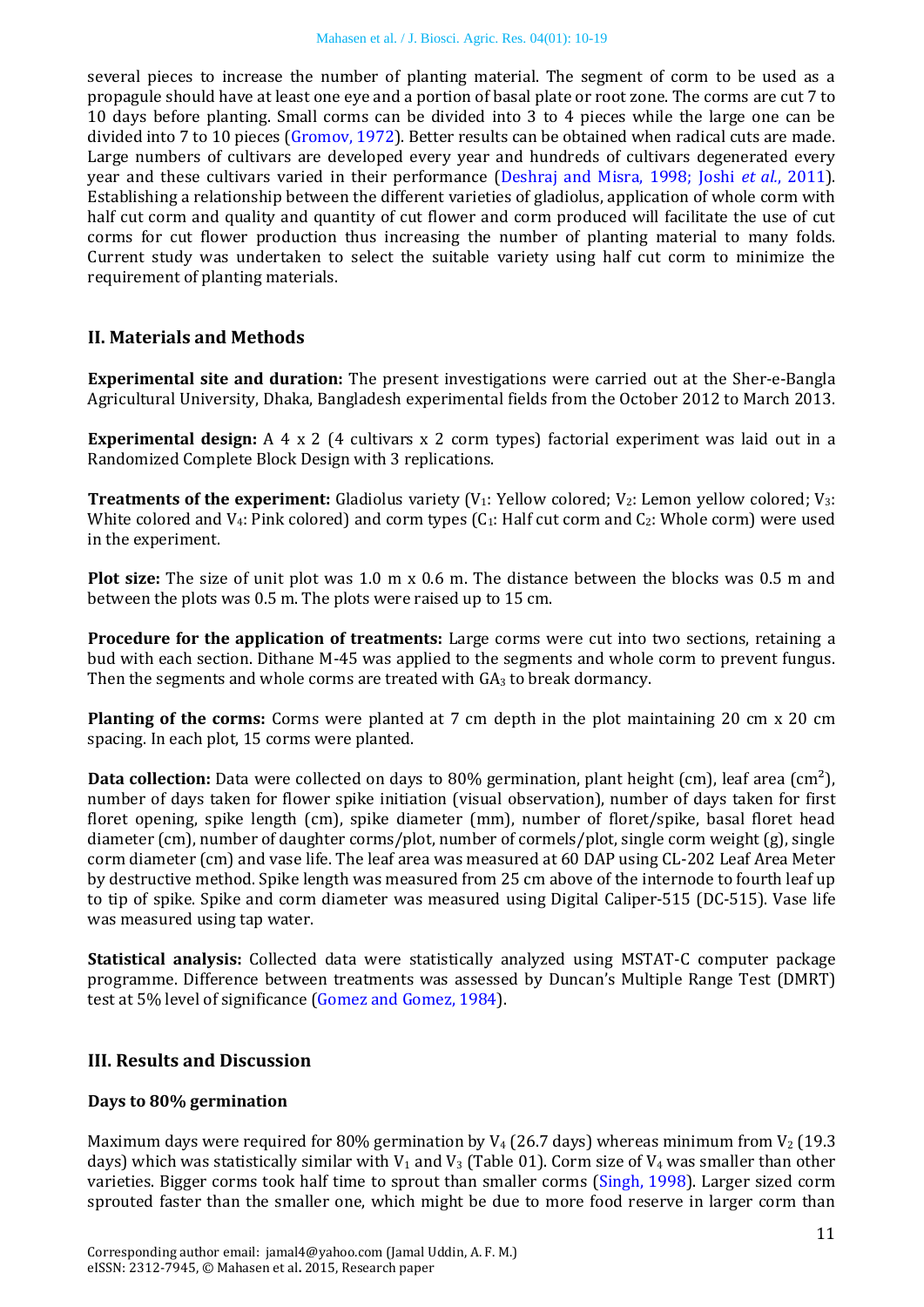smaller ones and hence metabolic activities also takes place at a faster rate. Sprouting and germination from half corm was pictorially presented on Plate 1. Maximum days required for 80% germination by  $C_1$  (23.8 days) whereas lowest from  $C_2$  (19.0 days)(Table 02). Earlier germination was found from whole corm than small corm [\(Laishram](#page-8-6) *et al.*, 2011). This may be attributed to the fact that dormancy breaking of apical bud takes place earlier than that of axillary bud present on the cut pieces. This could be due to segments had to undergo injuries and therefore took more time to produce callus and to heal. Maximum days required for 80% germination was observed in  $V_4C_1$  (30.3 days) whereas the minimum from  $V_1C_2$  and  $V_2C_2$  (17.3 days) (Table 03).



**Plate 01. a) Sprouting from half cut corm and b) Seedling germination from half cut corm**



### **Plant height**

Tallest plant was found from  $V_2$  (121.7 cm) which was statistically similar with  $V_1$  (118.7 cm) while shortest V<sup>4</sup> (87.7 cm) at 80 days after planting (DAP) (Table 01). Plant height variations in gladiolus varieties were also observed previously by Dod *et al*[. \(1989\),](#page-7-2) Saini *et al.* [\(1991\),](#page-8-7) [Sidhu and Arora](#page-9-3)  [\(2000\)](#page-9-3) and [Kishan](#page-8-8) *et al.* (2005). Several varieties of the same species behave different even grown under same environment [\(Mushtaq](#page-8-9) *et al.*, 2013). Variation in plant height among varieties may be due to genetic variation and difference in adaptation to agro-climatic condition. Tallest plant was found in  $C_2$  (111.0 cm) whereas minimum from  $C_1$  (105.5 cm) at 80 DAP and these were statistically identical (Table 02). Whole corm provided tallest plant which was similar with ½ excised corms in gladiolus cv. Jester [\(Barman](#page-7-3) *et al*., 2006). Large sized half corm (117.7 cm) showed tallest plant height [\(Laishram](#page-8-6) *et al.*[, 2011\)](#page-8-6). This may be due to more stored food material and sufficient hormone in whole corm which helped in early and rapid plant growth. Cutting of corm may also cause leaching of nutrients which results shorter plant. Tallest plant was recorded in  $V_2C_2$  (131.00 cm) at 80 DAP. The shortest plant was recorded in  $V_4C_2$  (88.3 cm) at 80 DAP (Table 03).

### **Leaf area**

Maximum leaf area was found from  $V_2$  (97.2 cm<sup>2</sup>) whereas minimum  $V_3$  (76.1 cm<sup>2</sup>) which was statistically similar with V<sub>4</sub> (76.5 cm<sup>2</sup>) (Table 01). [Mushtaq](#page-8-9) *et al.* (2013) found Pietmohlen variety (150.0 cm2) showed maximum leaf area and Florared variety (90.0 cm2) showed minimum. This result is also agreed with the findings of [Dhankhar](#page-7-4) *et al.* (1999); [Sharma](#page-8-10) *et al.* (2006) and [Padmalatha](#page-8-11) *et al.*, [\(2013\).](#page-8-11) This might be due to different varieties contain different concentration level of carbon, nitrogen, phosphorous and potassium. Maximum leaf area was found in  $C_2$  (93.0 cm<sup>2</sup>) while minimum in  $C_1$  (78.2 cm<sup>2</sup>) and these were statistically identical (Table 02). Maximum leaf area given by whole corm was due to having more food assimilates, resulting in plants acquiring optimum growth and development also may be due to difference between  $CO<sub>2</sub>$  uptakes during photosynthesis. Maximum leaf area was found in  $V_2C_2$  (106.6 cm<sup>2</sup>) while minimum from  $V_4C_2$  (69.6 cm<sup>2</sup>) which was statistically identical with  $V_3C_2$  and  $V_3C_1$  (Table 03).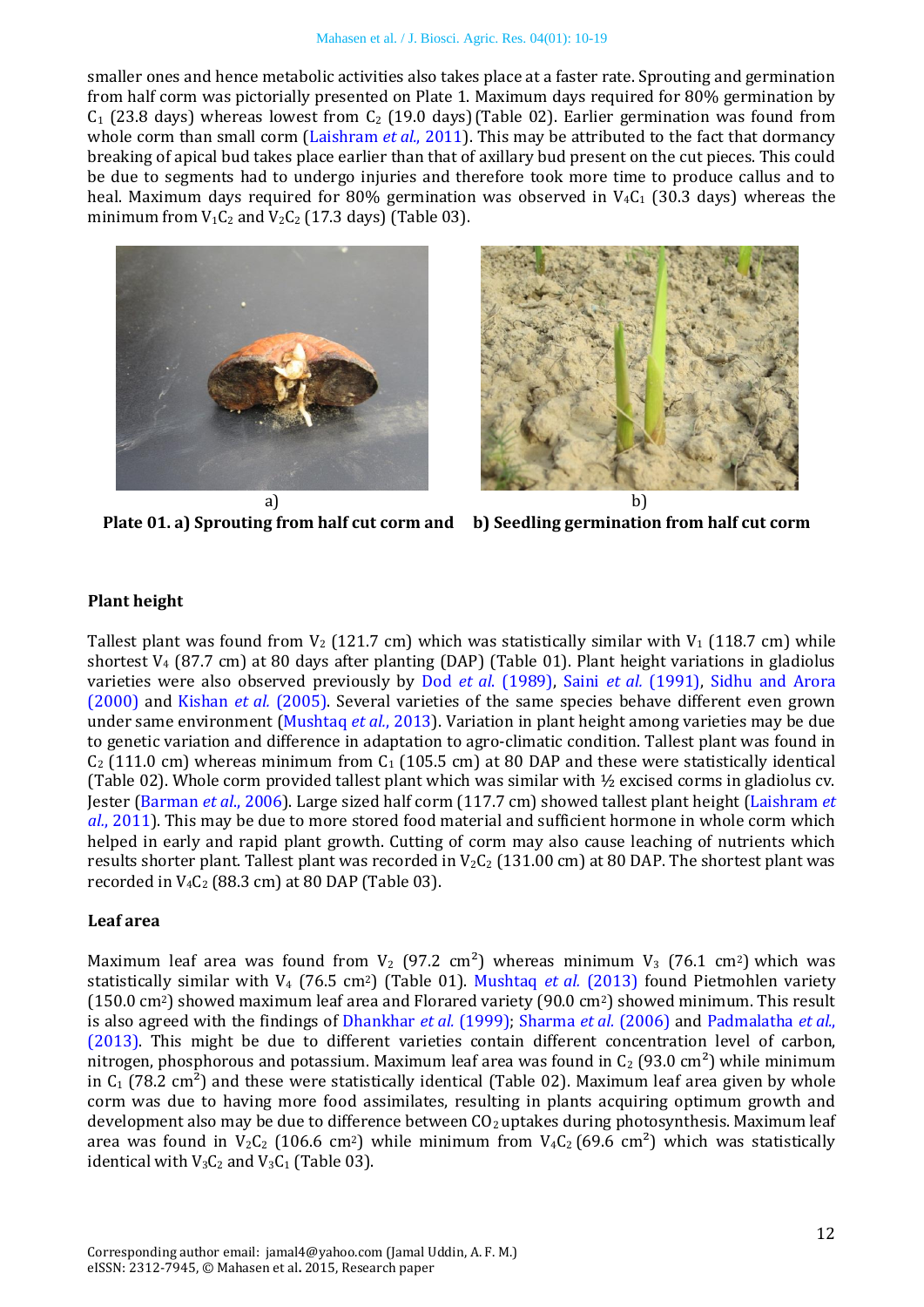### **Days to basal floret opening**

Early basal floret opening was found from  $V_1$  (43.7 days),  $C_2$  (44.8 days) and  $V_1C_1$  (40 days) while late from  $V_2$  (59.8 days),  $C_1$  (53.5 days) and  $V_4C_1$  (65 days) (Table 01, 02 and 03). Variation among the variety was also found by [Rani and Singh \(2005\);](#page-8-12) Dalal *et al.* [\(2006\);](#page-7-5) [Rashmi \(2006\)](#page-8-13) an[d Mushtaq](#page-8-9) *et al.* [\(2013\).](#page-8-9)

### **Spike length**

Longest spike was found in  $V_3$  (65.2 cm) which was statistically identical to  $V_1$  (63.0 cm) whereas shortest in  $V_4$  (45.2 cm) (Table 01). Length of flower spike was significantly influenced by different variety [\(Basavaraddy, 2004;](#page-7-6) [Shiramagond and Hanamashetti, 1999;](#page-8-14) Dalal *et al*[., 2006;](#page-7-5) [Hossain](#page-8-15) *et al*., [2011\)](#page-8-15). Longest spike was recorded in  $C_2$  (59.6 cm) whereas shortest in  $C_1$  (54.0 cm) and these were statistically identical (Table 02). Significantly longer spike (105.8 cm) was obtained from large corm cut into two pieces [\(Laishram](#page-8-6) *et al.*, 2011). Longest spike was recorded in  $V_3C_2$  (68.7 cm) whereas shortest in (43.0 cm) in V<sub>4</sub>C<sub>1</sub> (43.0 cm) which was statistically identical with V<sub>4</sub>C<sub>2</sub> (47.3 cm) and V<sub>2</sub>C<sub>1</sub> (48.0 cm)(Table 03).

### **Spike Diameter**

Thicker spike was found from  $V_2$  (10.4 mm) which was statistically identical with  $V_1$  (10.0 mm) and  $V_3$ (9.2 mm) whereas thinner from  $V_4$  (6.4 mm) (Table 01). Similar result was also found by Kamble [\(2001\)](#page-8-16) and [Rashmi \(2006\).](#page-8-13) Spike diameter determines sturdiness which is important character of cut flowers [\(Malik, 1968\)](#page-8-17). Thinner spikes have less sturdiness which caused bending after some time in vases. Thicker spike was found from  $C_2$  (9.5 mm) whereas thinner from  $C_1$  (8.5 mm) and these were statistically identical (Table 02). Thicker spike was found in  $V_2C_2$  (10.8 mm) thinner from  $V_4C_1$  (5.8 mm) (Table 03).

### **Number of florets per spike**

Maximum number of florets/spike was found from  $V_1$  (13.0) which was statistically identical with  $V_2$ (12.3) whereas minimum from  $V_4$  (9.3) (Table 01). Number of florets/spike was significantly influenced by different variety [\(Basavaraddy, 2004;](#page-7-6) [Patil, 2003;](#page-8-18) [Kamble, 2001;](#page-8-16) Ram *et al*[., 2005;](#page-8-19) [Dalal](#page-7-5)  *et al*., [2006\)](#page-7-5) and floret no./spike ranged from 5.3 to 20.0 (Negi *et al*[., 1982\)](#page-8-20); 8.0 to 18.0 [\(Lal and Pant,](#page-8-21)  [1989\)](#page-8-21) and 8.4 to 14.3 [\(Hossain](#page-8-15) *et al*., 2011). Plant height and spike length had direct influence on number of florets per spike and improvement in spike length and plant height directly increased number of florets per spike [\(Mahesh](#page-8-22) *et al*., 2011). Maximum number of florets/spike was found from  $C_2$  (12.1) whereas minimum from  $C_1$  (11.1) and these were statistically identical (Table 02). Large corm cut into two pieces produced significantly higher number of florets/spike (14.7) followed by medium corm cut into two pieces (14.3) [\(Laishram](#page-8-6) *et al*., 2011). Maximum number of florets/spike was from  $V_1C_2$  and  $V_2C_2$  (13.7) which were statistically identical with  $V_1C_1$  (12.3) while minimum from  $V_4C_1$  and  $V_4C_2$  (9.3) (Table 03).

### **Basal floret head diameter**

Maximum basal floret diameter was found from  $V_1$  (9.2 cm) which was statistically similar with lemon yellow variety (9 cm) and minimum diameter of floret head was observed in white and pink variety (8.1 cm) (Table 01). The varieties varied significantly with respect to the floret head diameter [\(Ram](#page-8-19) *et al*[., 2005](#page-8-19) and [Rashmi, 2006\)](#page-8-13). This may be due to different plant height of these varieties. Diameter of florets indicating that with the incensement of plant height this associated character could be improved [\(Kumar](#page-8-23) *et al.*, 2011). Bigger floret head was found  $C_2$  (8.8 cm) whereas minimum from  $C_1$ (8.4 cm) but these were statistically identical (Table 02). Diameter of first floret was significantly bigger in large and medium half corm and small whole corm (11.4 cm to 11.5 cm) [\(Laishram](#page-8-6) *et al.,*  [2011\)](#page-8-6). Maximum floret head diameter (9.5 cm) was recorded in  $V_2C_2$  (9.5 cm) which was statistically similar with  $V_1C_2$  (9.3 cm) while minimum floret head diameter was recorded with  $V_3C_1$  and  $V_4C_1$  (8.0 cm) which was statistically similar with  $V_3C_2$  (8.2 cm) and  $V_4C_2$  (8.2 cm) (Table 03).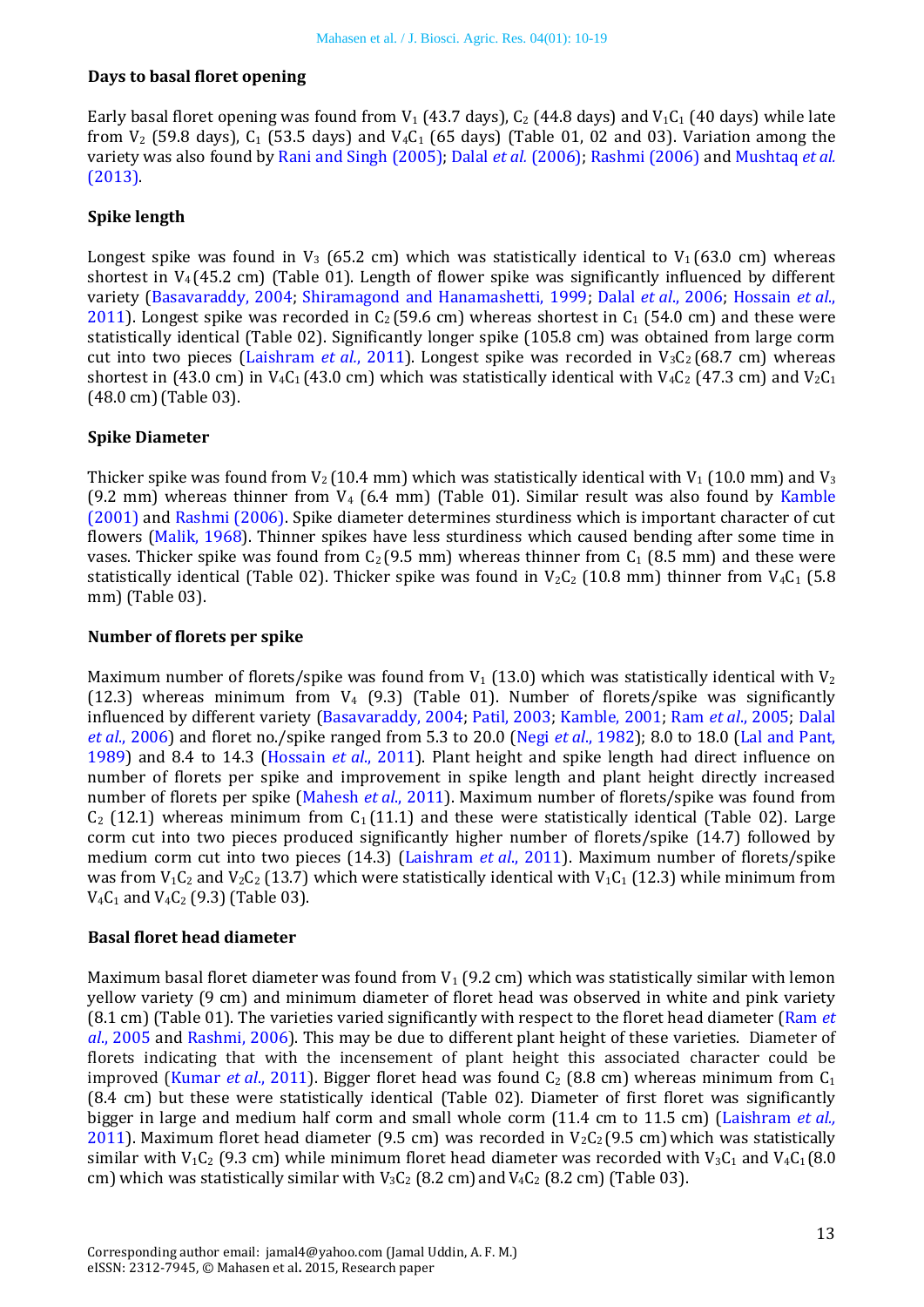| Treatment           | Days to 80% |              | At 80 DAP               |              |           |    | Days to     |                 | Spike |              | Spike    |              | No. of   |    |      | Basal floret |
|---------------------|-------------|--------------|-------------------------|--------------|-----------|----|-------------|-----------------|-------|--------------|----------|--------------|----------|----|------|--------------|
|                     | germination |              | Plant                   |              | Leaf area |    |             | length<br>basal |       |              | diameter |              | floret/  |    | head |              |
|                     |             |              | height<br>$\text{cm}^2$ |              | floret    |    | $\text{cm}$ |                 | (mm)  |              | spike    |              | diameter |    |      |              |
|                     |             |              | $\text{cm}$ )           |              |           |    | opening     |                 |       |              |          |              |          |    |      | $\text{cm}$  |
| V <sub>1</sub>      | 19.7        | h            | 118.7                   | a            | 92.6      | ab | 43.7        | $\mathcal{C}$   | 63.0  | a            | 10.0     | a            | 13.0     | a  | 9.2  | <sub>a</sub> |
| $\rm V_2$           | 19.3        | <sub>b</sub> | 121.7                   | a            | 97.2      | a  | 59.8        | a               | 53.8  | <sub>b</sub> | 10.4     | a            | 12.3     | ab | 9.0  | a            |
| $\rm V_3$           | 20.0        | <sub>b</sub> | 105.0                   | <sub>h</sub> | 76.1      | h  | 47.7        | bc              | 65.2  | a            | 9.2      | <sub>a</sub> | 11.7     | h  | 8.1  | b            |
| $V_4$               | 26.7        | a            | 87.7                    | $\mathbf{C}$ | 76.5      | b  | 55.5        | ab              | 45.2  | <sub>c</sub> | 6.4      | <sub>b</sub> | 9.3      | C  | 8.1  | b            |
| LSD <sub>0.05</sub> | 2.7         |              | 9.0                     |              | 17.1      |    | 8.3         |                 | 6.2   |              | 1.4      |              | 1.2      |    | 0.7  |              |
| $CV\%$              | 10.1        |              | 6.7                     |              | 16.2      |    | 12.9        |                 | 8.9   |              | 12.3     |              | 8.4      |    | 6.8  |              |

#### **Table 01. Response of gladiolus variety to different growth and flowering attributes<sup>x</sup>**

<sup>x</sup>In a column means having similar letter (s) are statistically identical and those having dissimilar letter (s) differ significantly as per 0.05 level of probability

|                     |                            |       | At 80 DAP                                               |      |   |                                       |   |                 |      |                   |      |                   | Basal |                |              |
|---------------------|----------------------------|-------|---------------------------------------------------------|------|---|---------------------------------------|---|-----------------|------|-------------------|------|-------------------|-------|----------------|--------------|
| Treatment           | Days to 80%<br>germination | Plant | Leaf<br>height<br>area<br>$\rm (cm^2)$<br>$\text{cm}$ ) |      |   | Days to<br>basal<br>floret<br>opening |   | Spike<br>length |      | Spike<br>diameter |      | No. of<br>floret/ |       | floret<br>head |              |
|                     |                            |       |                                                         |      |   |                                       |   |                 | (cm) |                   | (mm) |                   | spike |                | diameter     |
|                     |                            |       |                                                         |      |   |                                       |   |                 |      |                   |      |                   |       | $\text{(cm)}$  |              |
| C <sub>1</sub>      | 23.8<br>a                  | 105.5 | a                                                       | 78.2 | b | 53.5                                  | a | 54.0            | a    | 8.5               | a    | 11.1              | a     | 8.4            | <sub>a</sub> |
| C <sub>2</sub>      | 19.0<br>h                  | 111.0 | a                                                       | 93.0 | a | 49.8                                  | a | 59.6            | a    | 9.5               | a    | 12.1              | a     | 8.8            | a            |
| LSD <sub>0.05</sub> | 3.4                        | 7.8   |                                                         | 10.8 |   | 4.1                                   |   | 6.1             |      | 1.8               |      | 1.8               |       |                |              |
| $CV\%$              | 10.1                       | 6.7   |                                                         | 16.2 |   | 12.9                                  |   | 8.9             |      | 12.3              |      | 8.4               |       | 6.8            |              |

<sup>x</sup>In a column means having similar letter (s) are statistically identical and those having dissimilar letter (s) differ significantly as per 0.05 level of probability

#### **Table 03. Interaction effect of gladiolus variety and corm division on different growth and flowering attributes<sup>x</sup>**

|                               | Days to            |    |                               | At 80 DAP |                            |              | Days to                    |     |                | Spike        |                  | Spike | No. of           |              | <b>Basal floret</b>               |    |
|-------------------------------|--------------------|----|-------------------------------|-----------|----------------------------|--------------|----------------------------|-----|----------------|--------------|------------------|-------|------------------|--------------|-----------------------------------|----|
| Treatment                     | 80%<br>germination |    | Plant height<br>$\text{(cm)}$ |           | Leaf area<br>$\text{cm}^2$ |              | basal<br>floret<br>opening |     | length<br>(cm) |              | diameter<br>(mm) |       | floret/<br>spike |              | head<br>diameter<br>$\text{(cm)}$ |    |
|                               |                    |    |                               |           |                            |              |                            |     |                |              |                  |       |                  |              |                                   |    |
| ViC <sub>1</sub>              | 22.0               | bc | 118.3                         | bc        | 81.0                       | bc           | 40.0                       | d   | 63.3           | ab           | 9.5              | ab    | 12.3             | ab           | 9.0                               | ab |
| ViC <sub>2</sub>              | 17.3               | d  | 119.0                         | ab        | 104.1                      | ab           | 47.3                       | cd  | 62.7           | ab           | 10.4             | ab    | 13.7             | a            | 9.3                               | a  |
| $V_2C_1$                      | 21.3               | bc | 112.3                         | bcd       | 87.8                       | abc          | 57.7                       | abc | 48.0           | C            | 10.0             | ab    | 11.0             | bc           | 8.5                               | ab |
| $V_2C_2$                      | 17.3               | d  | 131.0                         | a         | 106.6                      | a            | 62.0                       | ab  | 59.7           | h            | 10.8             | a     | 13.7             | a            | 9.5                               | a  |
| $V_3C_1$                      | 21.7               | bc | 104.3                         | d         | 74.2                       | $\mathbf{C}$ | 51.3                       | bcd | 61.7           | ab           | 8.7              | bc    | 11.7             | h            | 8.0                               | b  |
| V <sub>3</sub> C <sub>2</sub> | 18.3               | cd | 105.7                         | cd        | 78.0                       | $\mathbf{C}$ | 44.0                       | d   | 68.7           | a            | 9.7              | ab    | 11.7             | h            | 8.2                               | b  |
| $V_4C_1$                      | 30.3               | a  | 87.0                          | e         | 69.6                       | C            | 65.0                       | a   | 43.0           | $\mathsf{C}$ | 5.8              | d     | 9.3              | $\mathbf{C}$ | 8.0                               | h  |
| $V_4C_2$                      | 23.0               | b  | 88.3                          | e         | 83.4                       | abc          | 46.0                       | cd  | 47.3           | C            | 6.9              | cd    | 9.3              | $\mathbf{C}$ | 8.2                               | b  |
| LSD <sub>0.05</sub>           | 3.8                |    | 12.7                          |           | 24.2                       |              | 11.7                       |     | 8.8            |              | 1.9              |       | 1.7              |              | 1.0                               |    |
| $CV\%$                        | 10.1               |    | 6.7                           |           | 16.2                       |              | 12.9                       |     | 8.9            |              | 12.3             |       | 8.4              |              | 6.8                               |    |

<sup>x</sup>In a column means having similar letter (s) are statistically identical and those having dissimilar letter (s) differ significantly as per 0.05 level of probability

**Number of corms per plot:** Gladiolus cultivars showed identical to number of corms/plot production. Maximum number of corms/plot was found from  $V_2$  (13.5) while minimum from  $V_4$  (12.7) (Table 04). Maximum and minimum number of corms/plant was produced by American beauty and apple blossom respectively [\(Shiramagond and Hanamashetti, 1999\)](#page-8-14). Variety of gladiolus varied in respect of corm production [\(Anuradha and Gowda, 1994;](#page-7-7) Ram *et al*[., 2005](#page-8-19) and [Hossain](#page-8-15) *et al*., 2011). Corm production from half corm and whole corm was pictorially represented in Plate 02. Maximum number of corm was found from  $C_2$  (13.3) while minimum from  $C_1$  (12.8) and these were statistically identical (Table 05). Whole corm produced maximum 1.3 corm/plant [\(Laishram](#page-8-6) *et al*., 2011). Highly significant effect of cut corm technique was noted on number of corm/plant [\(Memon](#page-8-0) *et al.*, 2009). Maximum number of corm/plot was recorded in  $V_2C_2$  (14.3) which was statistically similar to all other treatments while the minimum from  $V_4C_2$ ,  $V_4C_1$ ,  $V_3C_2V_2C_1$  and  $V_1C_1$  (12.7) (Table 06). Compared to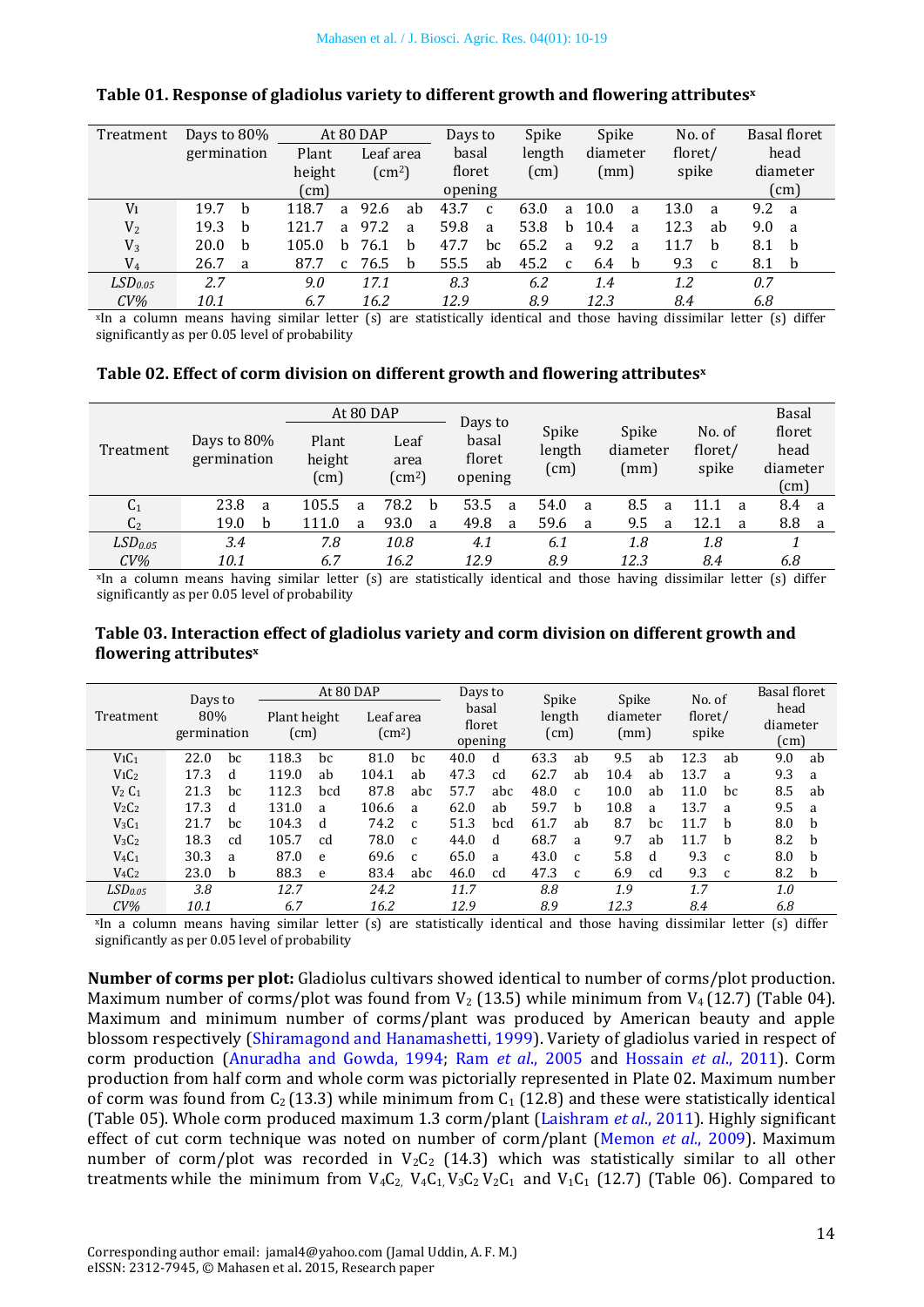whole corm, significant reductions occurred in response to half corm in white friendship and peter pears [\(Memon](#page-8-0) *et al.*, 2009).



**Plate 02. a) Corm produced from half corm and b) Corm produced from whole corm**

### **Number of cormels per plot**

Maximum number of cormels/plant was found from  $V_2$  (647.5/plot) while minimum from  $V_4$ (428.2/plot) (Table 04). Production of number of cormels varied with variety [\(Shiramagond and](#page-8-14)  [Hanamashetti, 1999;](#page-8-14) Ram *et al*[., 2005;](#page-8-19) [Hossain](#page-8-15) *et al*., 2011). Maximum number of cormels was found from  $C_2$  (555.7/plot) while minimum from  $C_1$  (527.6/plot) but these were statistically similar (Table 05). Large half corm showed maximum cormel production [\(Laishram](#page-8-6) *et al*., 2011). Cormel no/plant varied significantly due to cut corm technique [\(Memon](#page-8-0) *et al.*, 2009). Maximum number of cormels was found from  $V_1C_2$  (662.7/plot) while minimum from  $V_4C_1$  (418.3) (Table 06). The number of cormels significantly decreased in white friendship, peter pears and tradehorn for half corm compare to whole corm [\(Memon](#page-8-0) *et al.*, 2009).

### **Weight of single corm (g)**

Maximum weight of single corm was found from  $V_2$  (96.3 g) whereas minimum from  $V_4$  (45.8 g) (Table 04). Similar results were found by [Sidhu and Arora \(2000\),](#page-9-3) Ram *et al*[., 2005;](#page-8-19) [Kumar \(2009\)](#page-8-24) and Hossain *et al*[., \(2011\).](#page-8-15) This may be attributed to the good vegetative growth of plants in initial stages, which provides good amount of photosynthates for storage in corms. It may also due to highest corm weight and corm size at the time of planting. Maximum corm weight was found from  $C_2$  (68.9 g) whereas minimum from  $C_1$  (64.8) but these were statistically identical (Table 05). Large half corm produced significantly heavier corm [\(Laishram](#page-8-6) *et al*., 2011). It may be mentioned here that when the half corm or small whole corm were planted, the innermost corms developed on the terminal bud were larger and heavier than the outer corms which were smaller and lighter, implying that the available food materials were first translocated to the central corms and thereafter to the laterals. Maximum weight of single corm was recorded in  $V_2C_2$  (99.5 g) whereas minimum from  $V_4C_1$  (44.3 g) which was statistically identical with V<sub>4</sub>C<sub>2</sub> (47.3 g) (Table 06). Peter pears showed significantly higher corm weight than other varieties when treated with half corm [\(Memon](#page-8-0) *et al.*, 2009).

### **Diameter of single corm**

Maximum corm diameter was found from  $V_2$  (67.3 mm) while minimum from  $V_4$  (53.2 mm) (Table 04). Significant differences were recorded among varieties for corm diameter (Ram *et al*[., 2005;](#page-8-19) [Rashmi,](#page-8-13)  [2006](#page-8-13) and [Kumar, 2009\)](#page-8-24). But maximum diameter of corm was found from  $C_2$  (61.3 mm) whereas minimum from  $C_1$  (58.5 mm) (Table 05). Half corm produced significantly large corm diameter (59.5) mm) [\(Laishram](#page-8-6) *et al.*, 2011). Cut corm application did not significantly influence corm diameter [\(Memon](#page-8-0) *et al.*, 2009). Maximum diameter of single corm was recorded in  $V_2C_2$  (68.2 mm which was statistically identical with  $V_2C_1$  (66.4 mm). On the other hand, the minimum diameter of single corm was recorded with  $V_4C_1(51.6 \text{ mm})$  (Table 06). Interaction of varieties and cut corm application was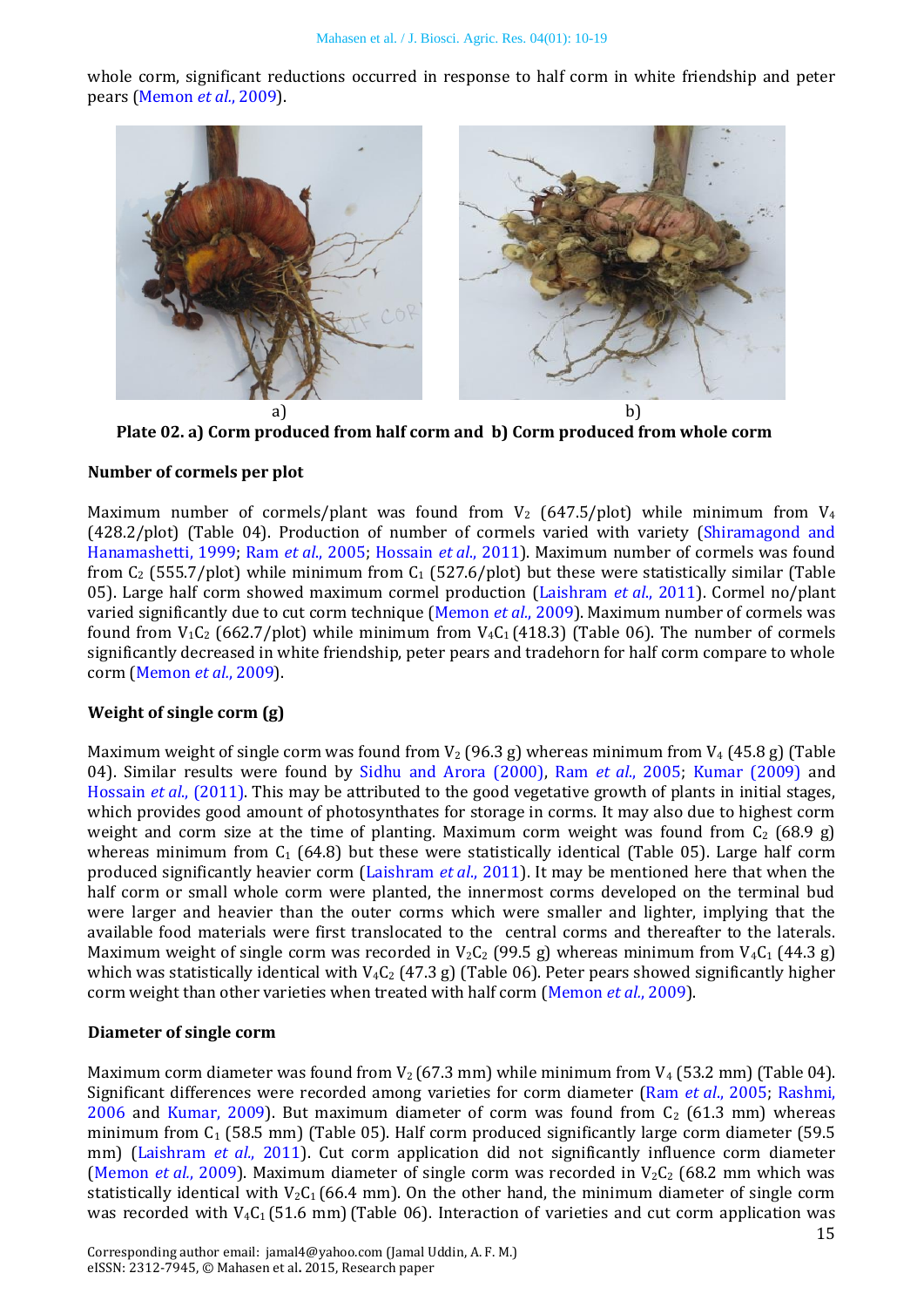highly significant and the maximum diameter was obtained in whole corm with tradehorn [\(Memon](#page-8-0) *et al.*[, 2009\)](#page-8-0).

### **Vase life**

Maximum vase life was found from  $V_1$  (5.2 days) while minimum in  $V_4$  (4.0 days) (Table 04). [Shiramagond and Hanamashetti \(1999\),](#page-8-14) [Sidhu and Arora \(2000\)](#page-9-3) and [Patil \(2003\)](#page-8-18) found significant variation among varieties for vase life. The typical vase life of individual florets is just 4-6 days and senescent florets remain at the bottom of the spikes after the opening of upper florets. A novel gene encoding cysteine protease (GgCyP) homologue is induced during senescence of gladiolus [\(Arora and](#page-7-8)  [Singh, 2004\)](#page-7-8). Maximum vase life was found from  $C_1$  (4.5 days) whereas minimum from  $C_2$  (4.5 days) (Table 05). Large and medium half corm (13.8 days) showed significantly longer vase life [\(Laishram](#page-8-6) *et al.*[, 2011\)](#page-8-6). This may be due to decreased size of the half corm. Half corm plant produced lower leaf area, spike length and spike diameter which may be correlated with shorter vase life. Maximum vase life was observed in  $V_1C_2$  (5.7 days) whereas minimum in  $V_4C_1$  and  $V_4C_2$  (4.0 days) (Table 06).

### **Table 04. The effect of variety on reproductive attributes and vase life<sup>x</sup>**

|                     |                             | Number of |              | Number of | Single corm |   | Single corm   | Vase life |      |    |
|---------------------|-----------------------------|-----------|--------------|-----------|-------------|---|---------------|-----------|------|----|
| Treatment           | $\text{corn} / \text{plot}$ |           | cormels/plot |           | weight (gm) |   | diameter (mm) | (days)    |      |    |
| $\mathrm{V}_1$      | 13.0                        | a         | 559.0        | h         | 68.9        | b | 62.0          | b         | 5.2  | a  |
| V <sub>2</sub>      | 13.5                        | a         | 647.5        | a         | 96.3        | a | 67.3          | a         | 4.7  | ab |
| $V_3$               | 13.0                        | a         | 531.8        | b         | 56.5        | C | 57.3          | C         | 4.5  | bc |
| $\rm V_4$           | 12.7                        | a         | 428.2        | C         | 45.8        | d | 53.2          |           | 4.0  |    |
| LSD <sub>0.05</sub> | 1.3                         |           | 49.9         |           | 3.0         |   | 3.6           |           | 0.6  |    |
| CV(%)               | 8.0                         |           | 7.4          |           | 3.6         |   | 4.8           |           | 10.5 |    |

 $X$ In a column means having similar letter (s) are statistically identical and those having dissimilar letter (s) differ significantly as per 0.05 level of probability

| Table 05. The effect of cut corm on reproductive attributes and vase lifex |  |
|----------------------------------------------------------------------------|--|
|----------------------------------------------------------------------------|--|

| Treatment           | Number of           |   | Number of    |   | Single corm | Single corm   |   | Vase life |  |
|---------------------|---------------------|---|--------------|---|-------------|---------------|---|-----------|--|
|                     | $\text{corn/ plot}$ |   | cormels/plot |   | weight (gm) | diameter (mm) |   | (days)    |  |
| C <sub>1</sub>      | 12.8                | a | 527.6        | a | 64.8        | 58.5          | a | 4.5       |  |
| C <sub>2</sub>      | 13.3                |   | 555.7        | a | 68.9        | 61.3          | a | 4.7       |  |
| LSD <sub>0.05</sub> | 0.9                 |   | 34.2         |   | 4.6         | 3.2           |   | 0.4       |  |
| CV(%)               | 8.0                 |   | 7.4          |   | 3.6         | 4.8           |   | 10.5      |  |

**<sup>x</sup>**In a column means having similar letter (s) are statistically identical and those having dissimilar letter (s) differ significantly as per 0.05 level of probability

### **Table 06. Interaction effect of gladiolus variety and corm division on reproductive attributes and vase life<sup>x</sup>**

| Treatment           |           | Number of |       | Number of    |      | Single corm  | Single corm   |     | Vase life |              |
|---------------------|-----------|-----------|-------|--------------|------|--------------|---------------|-----|-----------|--------------|
|                     | corm/plot |           |       | cormels/plot |      | weight (gm)  | diameter (mm) |     | (days)    |              |
| $ViC_1$             | 12.7      | a         | 542   | $\mathbf{C}$ | 67.2 | C            | 60.4          | bc  | 4.7       | bc           |
| ViC <sub>2</sub>    | 13.3      | a         | 576   | bc           | 70.6 | $\mathbf{C}$ | 63.6          | ab  | 5.7       | a            |
| $V_2C_1$            | 12.7      | a         | 632.3 | ab           | 93.1 | b            | 66.4          | a   | 5.0       | ab           |
| $V_2C_2$            | 14.3      | a         | 662.7 | a            | 99.5 | a            | 68.2          | a   | 4.3       | bc           |
| $V_3C_1$            | 13.3      | a         | 517.7 | C            | 54.7 | d            | 55.7          | cde | 4.3       | bc           |
| $V_3C_2$            | 12.7      | a         | 546   | C            | 58.2 | d            | 58.9          | bcd | 4.7       | bc           |
| $V_4C_1$            | 12.7      | a         | 418.3 | d            | 44.3 | e            | 51.6          | e   | 4.0       | $\mathbf{C}$ |
| $V_4C_2$            | 12.7      | a         | 438   | d            | 47.3 | e            | 54.7          | de  | 4.0       | $\mathsf{C}$ |
| LSD <sub>0.05</sub> | 1.8       |           | 70.6  |              | 4.2  |              | 5.0           |     | 0.8       |              |
| $CV\%$              | 8.0       |           | 7.4   |              | 3.6  |              | 4.8           |     | 10.5      |              |

x In a column means having similar letter (s) are statistically identical and those having dissimilar letter (s)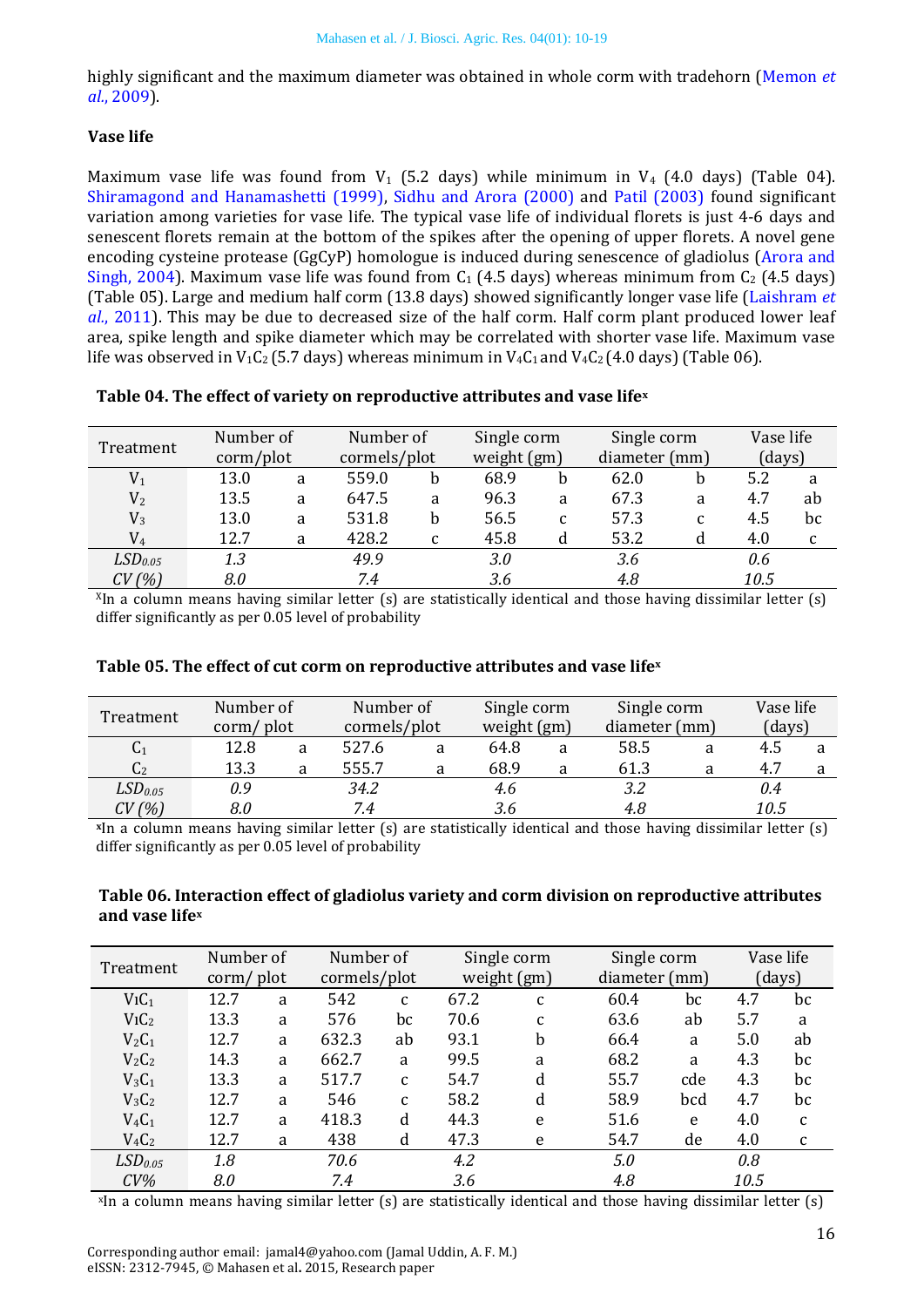differ significantly as per 0.05 level of probability

### **Percentage of increase or decreases of half corm over whole corm**

The whole corm treatment showed the best response in all four varieties.  $V_1$  performed best for both  $C_2$  and  $C_1$  but floret/spike reduced to 10.2% in  $C_1$  compared to  $C_2$  (Table 07).  $V_2$  gave similar result as  $V_1$  by  $C_2$  for number of floret/spike but 19.7% reduced in  $C_1$  than  $C_2$  while 0.0% reduced in  $V_3$  and  $V_4$ (Table 07). Number of corm reduced to 4.5% in  $V_1$ , 11.2% in  $V_2$  but increased to 4.5% in  $V_3$  and no reduction in  $V_4$  in  $C_1$  as compared to  $C_2$  while number of cormels reduced 5.9% in  $V_1$ , 5.2% in  $V_3$  and 4.6% in  $V_2$  and  $V_4$  (Table 07).

### **Table 07. Percentage of reduced or increases of half corm over whole corm on number of floret/spike, number of corms/plot and number of cormels/plot**

|           | $%$ reduced or increased $(-)$ and increased $(+)$ |                     |                   |  |  |  |  |  |  |  |  |
|-----------|----------------------------------------------------|---------------------|-------------------|--|--|--|--|--|--|--|--|
| Treatment | Number of floret/spike                             | Number of corm/plot | Number of cormels |  |  |  |  |  |  |  |  |
|           | $(-)$ 10.2                                         | $(-)4.5$            | $(-) 5.9$         |  |  |  |  |  |  |  |  |
| $\rm V_2$ | (-) 19.7                                           | $(-) 11.2$          | $(-)4.6$          |  |  |  |  |  |  |  |  |
| $\rm V_3$ | $0.0\,$                                            | (+) 4.5             | $(-) 5.2$         |  |  |  |  |  |  |  |  |
| $V_4$     | J.O                                                | $0.0\,$             | 4.6               |  |  |  |  |  |  |  |  |

# **IV. Conclusion**

 $V_1$  (yellow) was superior in all flowering characters except spike length and diameter. Spike length was best in  $V_3$  (white) and spike diameter in  $V_2$  (lemon yellow) followed by  $V_1$ . In regarding leaf area, plant height, spike diameter, no. of corm/plot, no. of cormel/plot, weight of corm and diameter of corm  $V_2$  showed best performance. Although germination percentage and leaf area were significantly affected by corm division but other vegetative, floral and reproductive parameters were not significantly influenced by cut corm application. So cut corm can be used for commercial gladiolus production and this might reduce the cost for planting materials.

### **V. References**

- <span id="page-7-7"></span>[1]. Anuradha, S. and Gowdha, J. V. (1994). Correlation studies in Gladiolus. *In:* Floriculture-Technology, Trades and Trends. (Eds.) Prakash, J. and K. R. Bhandry. Oxford and IBH Publishing Co. Pvt. Ltd. Calcutta. pp. 285-287.
- <span id="page-7-8"></span>[2]. Arora, A. and Singh V. P. (2004). Cysteine protease gene expression and proteolytic activity during floral development and senescence in ethylene-insensitive *Gladiolus grandiflora*. *J. of Plant Biochemistry and Biotechnology* 13: 123–126.
- <span id="page-7-3"></span>[3]. Barman, D., Rajni, K. and Upadhyay, R. C. (2006). Studies on corm and cormel production in gladiolus. *J. Ornamental. Hort.* 9(2): 118-121.
- <span id="page-7-6"></span>[4]. Basavaraddy, M. (2004). Evaluation of elite hybrids of gladiolus for cut flower production under transition tract of Karnataka. *M.Sc. (Agri.)* Thesis, University of Agricultural Sciences, Dharwad.
- <span id="page-7-5"></span>[5]. Dalal, S. R., Paithankar D. N., Anokar D. N. and Lande S. S. (2006). Response of gladiolus varieties to different planting dates under Akola conditions. College of Horticulture, Dr. Panjabro Deshmukh Krishi Vidyapeeth, Akola, Maharashtra, India 20(1):137-138.
- <span id="page-7-0"></span>[6]. Deshraj and Misra, R. L. (1998). Potential of gladiolus cultivation in north-western Himalayan region*. Ann. Agri. Res.* 19(4): 423-428.
- <span id="page-7-4"></span>[7]. Dhankhar, D. S., Ranvir, S. and Rana, J. S. (2000). Effect of planting time on growth and flowering of some cultivars of gladiolus (*Gladiolus grandifloris*). *Scientific Horticulture* 6: 141- 146.
- <span id="page-7-2"></span>[8]. Dod, V. N., Sadavarke, K. T., Kulwal, L. V. and Vaidya, S. W. (1989). Effect of different dates of planting and size of corm on growth, flowering and yield of gladiolus. *Punjabrao Krishi Vidyapeeth Research Journal* 13(12): 164-165.
- <span id="page-7-1"></span>[9]. Gomez, K. A. and Gomez, A. A. (1984). Statistical Procedures for Agricultural Research. 2<sup>nd</sup> edn. John Wiley and Sons. New York. p. 680.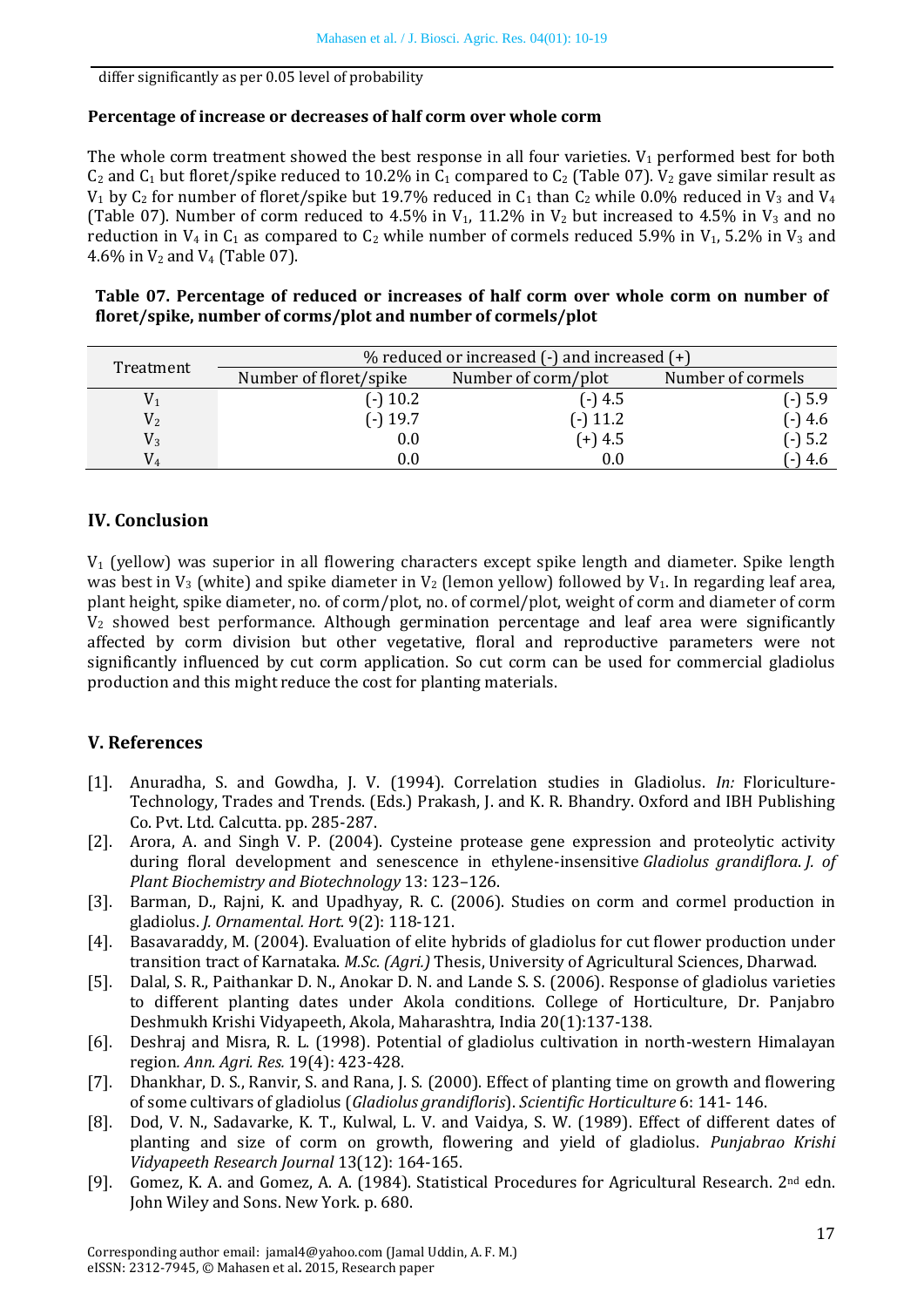- <span id="page-8-4"></span>[10]. Gromov, A. N. (1972). The World of the Gladiolus. NAGC, USA. pp. 98-102.
- <span id="page-8-1"></span>[11]. Hartman, H. T., Kester, D. E. and Davies, F. T. (1990). Plant propagation: principles and practices. Englewood Cliffs, New Jersey, Prentica-hall. p. 647.
- <span id="page-8-15"></span>[12]. Hossain, M. D., Talukder, K. H., Asaduzzaman, M., Mahmud, F., Amin, N. and Sayed, M. A. (2011). Study on morphological characteristics of different genotypes of gladiolus flower. *J. Sci. Foundation* 9 (1 &2):1-8.
- <span id="page-8-5"></span>[13]. Joshi, K. R., Gautam, D. M., Baral, D. R. and Pun, U. K. (2011). Effect of corm size and varieties on corm/cormels production and vase life of gladiolus. *Nepal Journal of Science and Technology* 12: 35-40
- <span id="page-8-16"></span>[14]. Kamble, B. S. (2001). Evaluation of gladiolus (*Gladiolus hybridus* Hort.) varieties. *M.Sc. (Hrt.) Thesis*, University of Agricultural Sciences, Dharwad, India.
- <span id="page-8-8"></span>[15]. Kishan, S., Krishan, P. and Singh, K. P. (2005). Performance of gladiolus under Delhi conditions. *J. of Ornamental Horticulture* 8(1): 32-35.
- <span id="page-8-23"></span>[16]. Kumar, J., Kumar, R., Pal and Krishan. (2011). Variability and character association in gladiolus (*Gladiolus grandiflorus* L.). *Agricultural Science Digest* 31(4):30
- <span id="page-8-24"></span>[17]. Kumar, R. (2009). Evaluation of exotic gladiolus under sub-tropical mid-hills of Meghalaya. *Indian J. of Agricultural Sciences* 79(2): 115-117
- <span id="page-8-6"></span>[18]. Laishram, N., Singh, A. and Hatibarua, P. (2011). Division of corms for increasing planting material of gladiolus: Cut corm segments of gladiolus increases number of propagules. Lambert Academic Publishing. Chapter III. pp. 25-46.
- <span id="page-8-21"></span>[19]. Lal, S. D. and Pant, C. C. (1989). Some newly developed hybrids of gladiolus. *Progressive Horticulture* 21:189-93.
- <span id="page-8-22"></span>[20]. Mahesh, C., Moond, S. K. and Anop Kumari. (2011). Correlation studies in gladiolus. *Research in Plant Biology* 1(4): 68-72.
- <span id="page-8-17"></span>[21]. Malik, R. (1968). Export possibilities of roses. *Indian Horticulture* 12: 65-67.
- <span id="page-8-0"></span>[22]. Memon, N., Qasim, M., Jaskani, M. J., Ahmed, R. and Ahmed, I. (2009). Enhancement of corm and cormel production in gladiolus (Gladiolus spp.), *New Zealand Journal of Crop and Horticultural Science* 37(4): 319-325.
- <span id="page-8-2"></span>[23]. Memon, N., Qasim, M., Jaskani, M. J., Awan, F. S., Iqbal, A., Khan, I., Sadia, B. and Hussain, Z. (2012). Assessment of soma clonal variation in *In Vitro* propagated cormels of gladiolus *Pak. J. Bot*., 44(2): 769-776.
- <span id="page-8-9"></span>[24]. Mushtaq, S., Amjad, M., Ziaf, K., Cheema, K. L., Raza M. A. and Hafeez, O. B. A. (2013). Productive andqualitative evaluation of onioncultivars under agro-climaticconditions of Faisalabad. *Pak. J. Agri. Sci.* 50: 199-203.
- <span id="page-8-20"></span>[25]. Negi, S. S., Raghava, S. P. S. and Sharma, T. V. R. S. 1982. New cultivars of gladiolus. Indian Horticulture 26(3): 19-20.
- <span id="page-8-11"></span>[26]. Padmalatha, T., Satyanarayana Reddy, G., Chandrasekhar, R., Siva Shankar, A. and Chaturvedy Anurag. (2013). Effect of foliar sprays of bioregulators on growth and flowering in gladiolus. *Indian Journal of Agricultural Research* 47(3): 192-199.
- <span id="page-8-18"></span>[27]. Patil, K. B. (2003). Study of some exotic varieties of gladiolus. *Orissa Journal of Horticulture* 31(1): 42-48.
- <span id="page-8-3"></span>[28]. Priyakumari, I. and Sheela V. L. (2005). Micropropagation of gladiolus cv. 'Peach blossom' through enhanced released of axillary buds. *Journal of Tropical Agriculture* 43: 47-50.
- <span id="page-8-19"></span>[29]. Ram, R. B., Tomar, K. S., and Datta, S. K. (2005). Performance of certain gladiolus varieties under sodic conditions. *J. Ornamental Hort.* 8(1): 77-78.
- <span id="page-8-12"></span>[30]. Rani, R. and Singh, C. (2005). Evaluation of different gladiolus cultivars for quality flower production. *J. of Birsa Agril. Univ. Res.* 17(2): 227-230.
- <span id="page-8-13"></span>[31]. Rashmi, L. (2006). Evaluation of promising hybrids of gladiolus. *M.Sc. (Agri.) Thesis*, University of Agricultural Sciences, Dharwad, India.
- <span id="page-8-7"></span>[32]. Saini, R. S., Gupta, A. K. and Yamadgni, R. V. (1991). Performance of different cultivars of gladiolus (*Gladiolus grandiflorus* L.) under Hissar conditions. *South Indian Horticulture* 39(2): 99- 101.
- <span id="page-8-10"></span>[33]. Sharma, D. P., Chattar, Y. K. and Gupta, N. (2006). Effect of gibberellic acid on growth, flowering and corm yield in three cultivars of gladiolus. *Journal of Ornamental Horticulture* 9(2): 106-109.
- <span id="page-8-14"></span>[34]. Shiramagond, M. S. and Hanamashetti, S. I. (1999). Evaluation of varieties of gladiolus under Ghataprabha command area. *Karnataka J. of Agricultural Sci.* 12(1-4): 159-163.